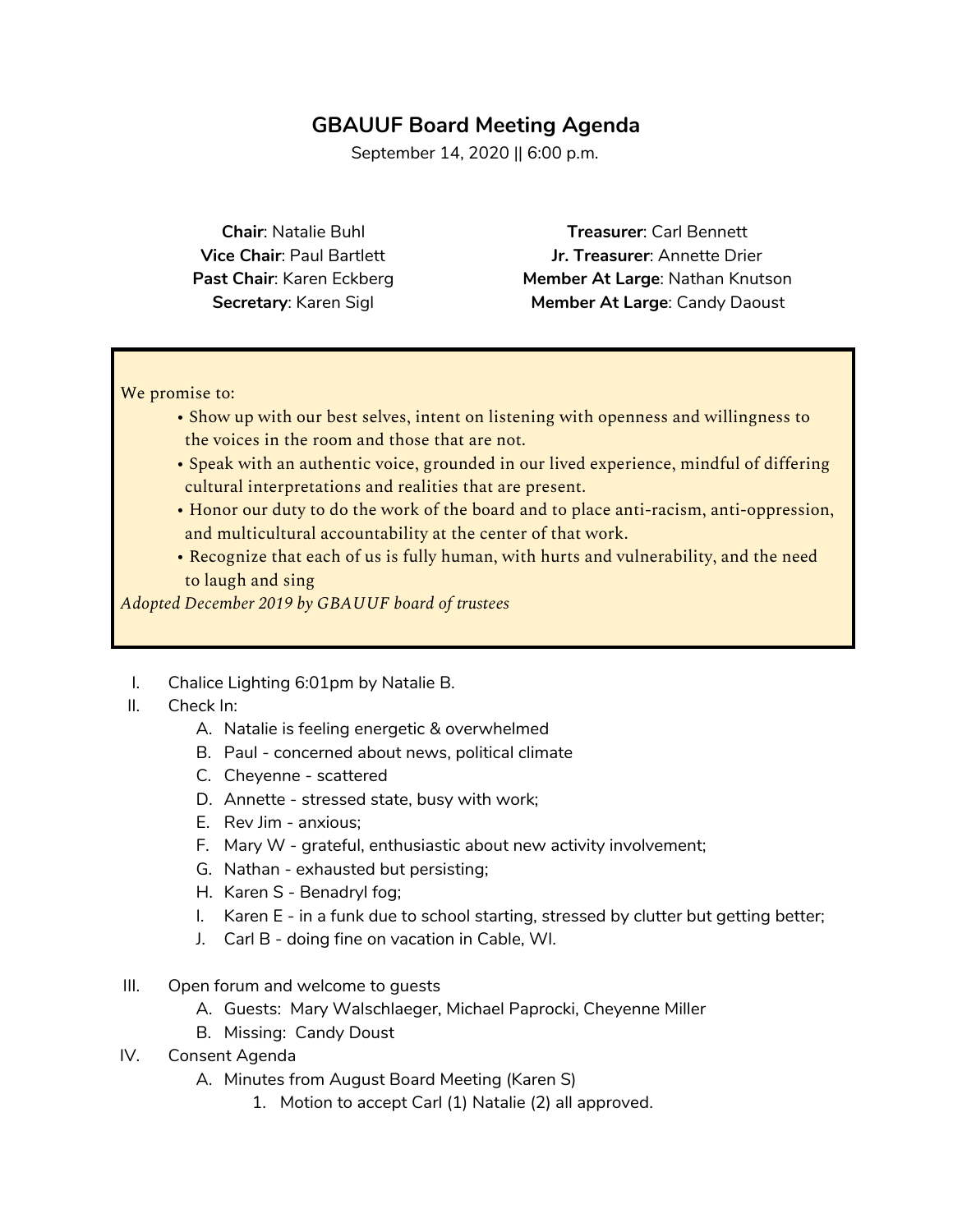- V. Discussion Agenda
	- A. Minister Report (Rev. Jim)
		- 1. Merger of all 3 congregations, hearing only positive feedback; 3 pastoral calls already reflects comfort level.
		- 2. Office hours on Tuesday 3-6pm; got to meet Cheyenne.
		- 3. WUUSAN (Wisconsin UU State Action Network)
			- a) Citizens United Rev Jim, Natalie, and Marge met to discuss; GBAUUF bylaws give the Board permission to lend support to initiatives if Board agreement is unanimous. Natalie - Will add to October board meeting agenda to discuss further and vote .
	- B. Stewardship Team
		- 1. Board needs to hold a vote to accept Debra Otto's resignation and appoint Annette Drier to fill the remainder of Deborah's term as Junior Treasurer (Carl B)
		- 2. Motion to accept Annette Drier as new junior treasurer Carl (1), Karen S (2) - all approved.
		- 3. Karen E will add Annette to appropriate email/Google groups. Will show Cheyenne how to make future additions.
	- C. Membership Team
		- 1. Reaching out to fallen-away members (Natalie) Natalie has reached out to several members that we haven't seen on Zoom services; others can do the same and personally invite others to join in; may help to provide links.
	- D. Program Team Nothing to report
	- E. Religious Enrichment Team no updates;
		- 1. Rev Jim suggests hooking in with FVUU for virtual RE, may need to send out new links
	- F. Social Justice Team
		- 1. Overturning Citizens United UU Resolution (Natalie)
			- a) See note 3 under Minister Report, above
	- G. Building/Facilities Team
		- 1. Keys for the building have been turned in by Steve Krings, Mary Jacobs, and Janice Galt. (Natalie)
		- 2. Dehumidifier in the east room (Michael P)
			- a) others are concerned about mold developing; Carl says using his own personal unit in east room, doors are open and humidity is holding at about 55%;
			- b) Karen E says paper requires low humidity, 40-50%, to prevent damage over time, suggests moving paper archives to west room, Carl says both rooms should have same humidity level; Michael P says this is fine while doors are open, doors will close when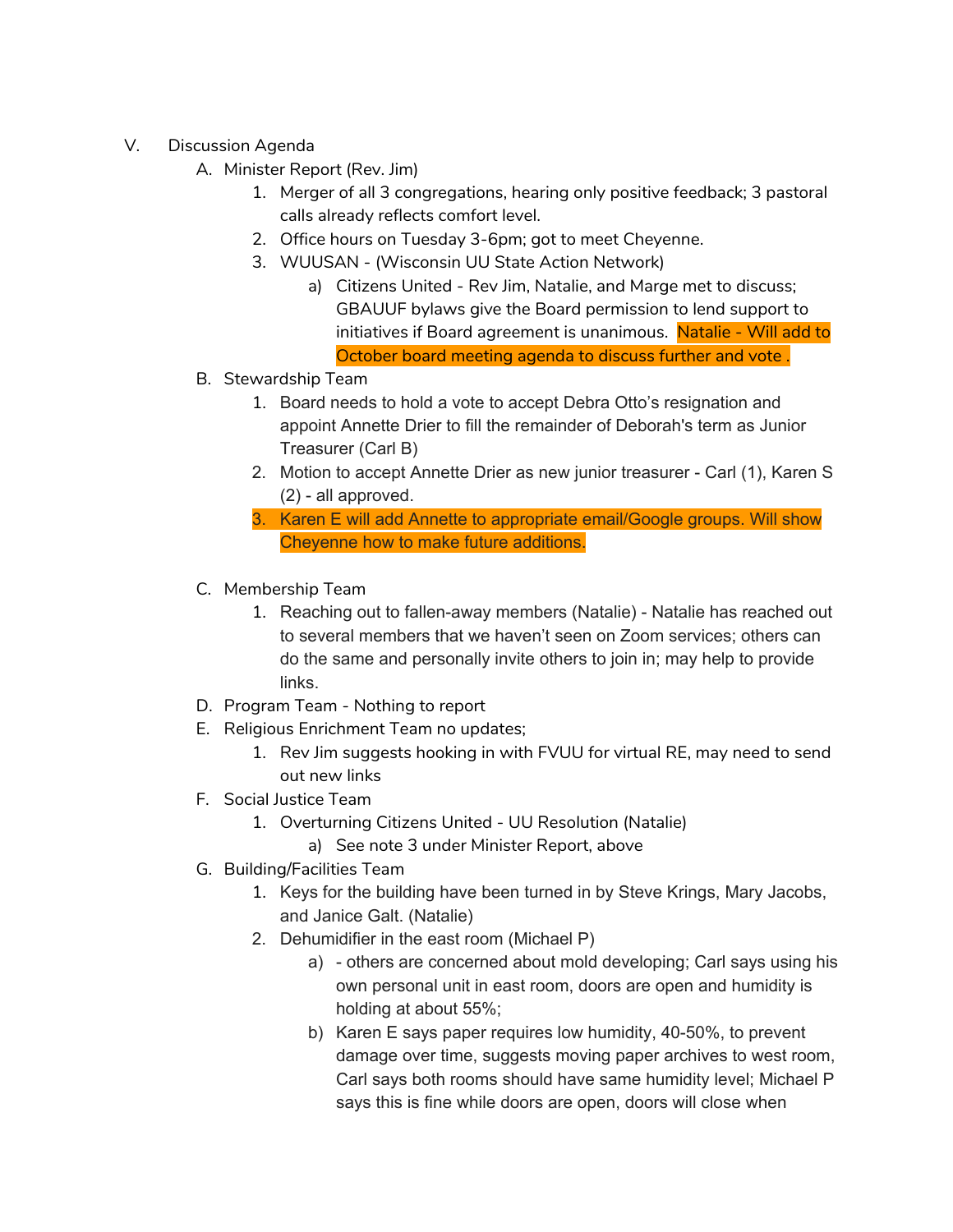building opens again.

- c) Natalie suggests budgeting for a new dehumidifier unit with plumbing in the future, and move papers to west room now (before we have to close the doors). Carl suggests using basement vault file cabinets and keeping this much smaller space at low humidity.
- d) Karen E & Carl will work together on moving paper archives to the west room.
- 3. Heat / AC for building all day (Michael P)
	- a) Heat or AC currently on 12 hours per day, 7 days per week; Building currently in use for the following hours: Cheyenne's office hours - MWF 12-2; Rev Jim's office hours - Tues 3-6; Finance team meetings first & third Wednesdays of each month 6-8pm; Sunday services when hosted by GB.

Michael P suggests 55 degrees during unoccupied hours. Rev Jim suggests use of space heaters for areas in use. Temperatures recommended by WPS for occupancy: 78 summer (for air conditioning), 68 winter (for furnace). Office temps are controlled by a single thermostat in the child daycare area. Carl & Michael will work on re-programming thermostats to heat or cool only for occupied hours.

#### VI. Old Business

- A. Strategic Planning Updates / Mission matching Natalie designated the appropriate team to focus on each of the initiatives and added designations to Strategic Planning spreadsheet. Natalie will notify teams of mission assignments.
	- 1. Hiring of Congregational Life Coordinator Board
	- 2. Add time for greeting / welcoming visitors Sunday Service Team
	- 3. Record Services and Post On Line Communications Specialist & Web Master; Rev Jim suggests that service recordings are taking place each Sunday and these could be uploaded to our website. Karen E suggests Andy (Comm Spec) could do this, he has some ideas.
	- 4. T-Shirts now available to order Marketing / Communications Team
	- 5. Host Neighborhood Picnic Communications, Marketing, & Membership Teams
	- 6. Bumper Stickers Marketing Team
	- 7. Circle Dinners Caring Team
	- 8. Photo Directory Membership Team / Karen E; Per Karen E, LifeTouch will not be conducting in-person photo shoots until end of this calendar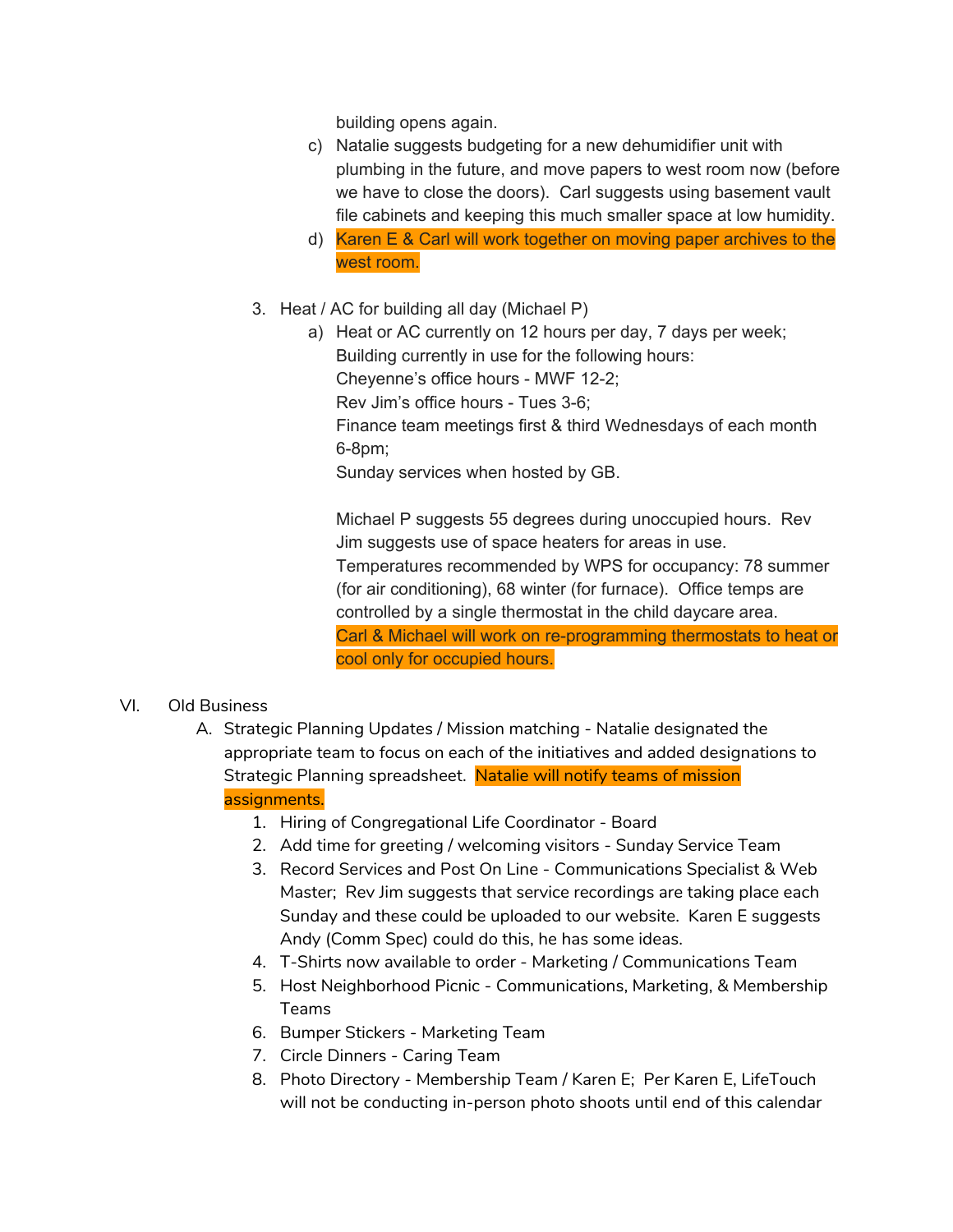year; suggests members upload their own photos to Breeze database. Karen E & Linda will continue to work on.

- B. Natalie/Karen E & Carl continue to work on creating transition documents for the Chair & Treasurer positions (Natalie / Karen E)
	- 1. Carl says Annette is already in good shape to take over Treasurer duties.
	- 2. Natalie will work with Paul on chair position transition
- VII. New Business
	- A. Employee records Updates needed (Natalie);
		- 1. Upcoming Chair, Old Chair & Current Chair should review all employee records at yearly transition. Natalie will reach out to Paul & Karen E to review employee records.
	- B. UU [T-shirts](https://gbafellowship.itemorder.com/sale) are coming SOON! (Natalie)
		- 1. Sept 29 is cut-off date for order
		- 2. Will deliver all shirts to UU, then distribute.
- VIII. Review Action Items (Karen S) see highlighted items above.
- IX. Check Out
	- A. Natalie now energized & organized
	- B. Annette excited to be back on board
	- C. Karen S more awake & focused
	- D. Karen E tshirts? Designed by Andy, link is in agenda and on website, in awe of Natalie's organization and thankful, good
	- E. Carl great, thankful, ready to adjourn;
	- F. Michael impressed by competence of our Chair
	- G. Nathan truly neutral
	- H. Paul good, excited to get tshirt & bumpersticker
	- I. Cheyenne good, likes to attend so she can understand things more.
- X. Motion to Adjourn at 7:07pm, Carl (1) Nathan (2), all approved.

Minutes respectfully submitted by Karen Sigl.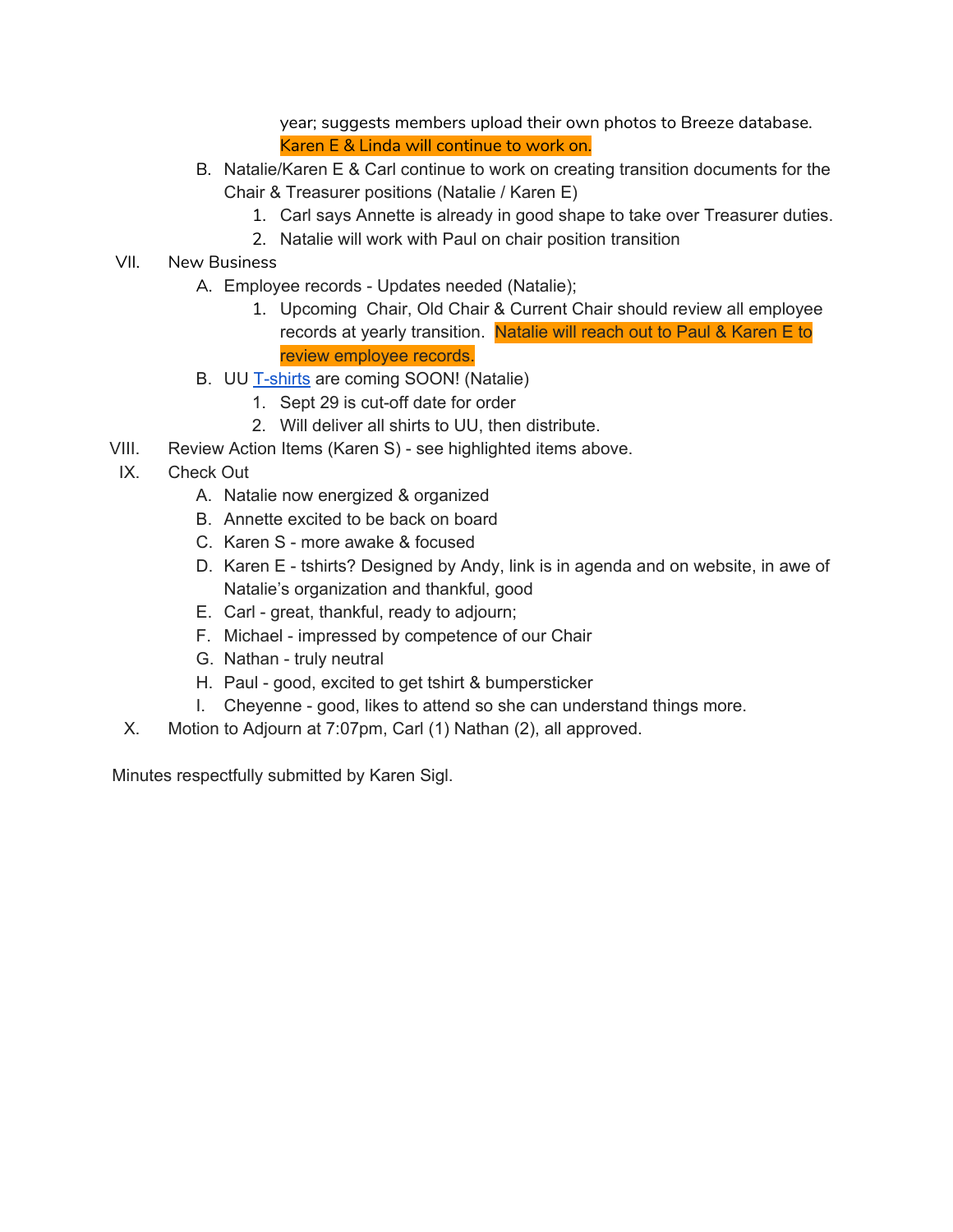### **July GBAUUF Treasure Report**

| <b>Checking Account 7272</b>             |              |
|------------------------------------------|--------------|
| Previous Statement Balance as of7/31/20  | \$17,237.68  |
| Deposits and other Credits               | \$7,722.04   |
| Checks Transfers and other Debts         | \$5,279.06   |
| Current Statement Balance as of 8/31/20  | \$19,680.06  |
| <b>Savings Account 7281</b>              |              |
| Previous Statement Balance as of 7/31/20 | \$20,067.24  |
| Intrest (0.45600%)                       | \$2.08       |
| Current Statement Balance as of 8/31/20  | \$20,069.32  |
| Mortgage 0423                            |              |
| Current Statement Balance as of 8/9/20   | \$205,538.27 |

# **Year to Date Financials FY 2020-2021**

| <b>Month</b> | <b>Checking Account #7272</b> | <b>Savings Account #7281</b> |   |   |   |    | Mortgage #0423                      |         |  |
|--------------|-------------------------------|------------------------------|---|---|---|----|-------------------------------------|---------|--|
| July         | \$17,238                      | \$20,067                     |   |   |   | \$ |                                     | 206,062 |  |
| August       | \$19,680                      | \$20,069                     |   |   |   | Ş  |                                     | 205,538 |  |
| September    |                               |                              |   |   |   |    |                                     |         |  |
| October      |                               |                              |   |   |   |    |                                     |         |  |
| November     |                               |                              |   |   |   |    |                                     |         |  |
| December     |                               |                              |   |   |   |    |                                     |         |  |
| January      |                               |                              |   |   |   |    |                                     |         |  |
| February     |                               |                              |   |   |   |    |                                     |         |  |
| March        |                               |                              |   |   |   |    |                                     |         |  |
| April        |                               |                              |   |   |   |    |                                     |         |  |
| May          |                               | Page                         | 1 | I | п |    | $_{\mathord{\text{\rm \textcirc}}}$ | +       |  |
| June         |                               |                              |   |   |   |    |                                     |         |  |
|              |                               |                              |   |   |   |    |                                     |         |  |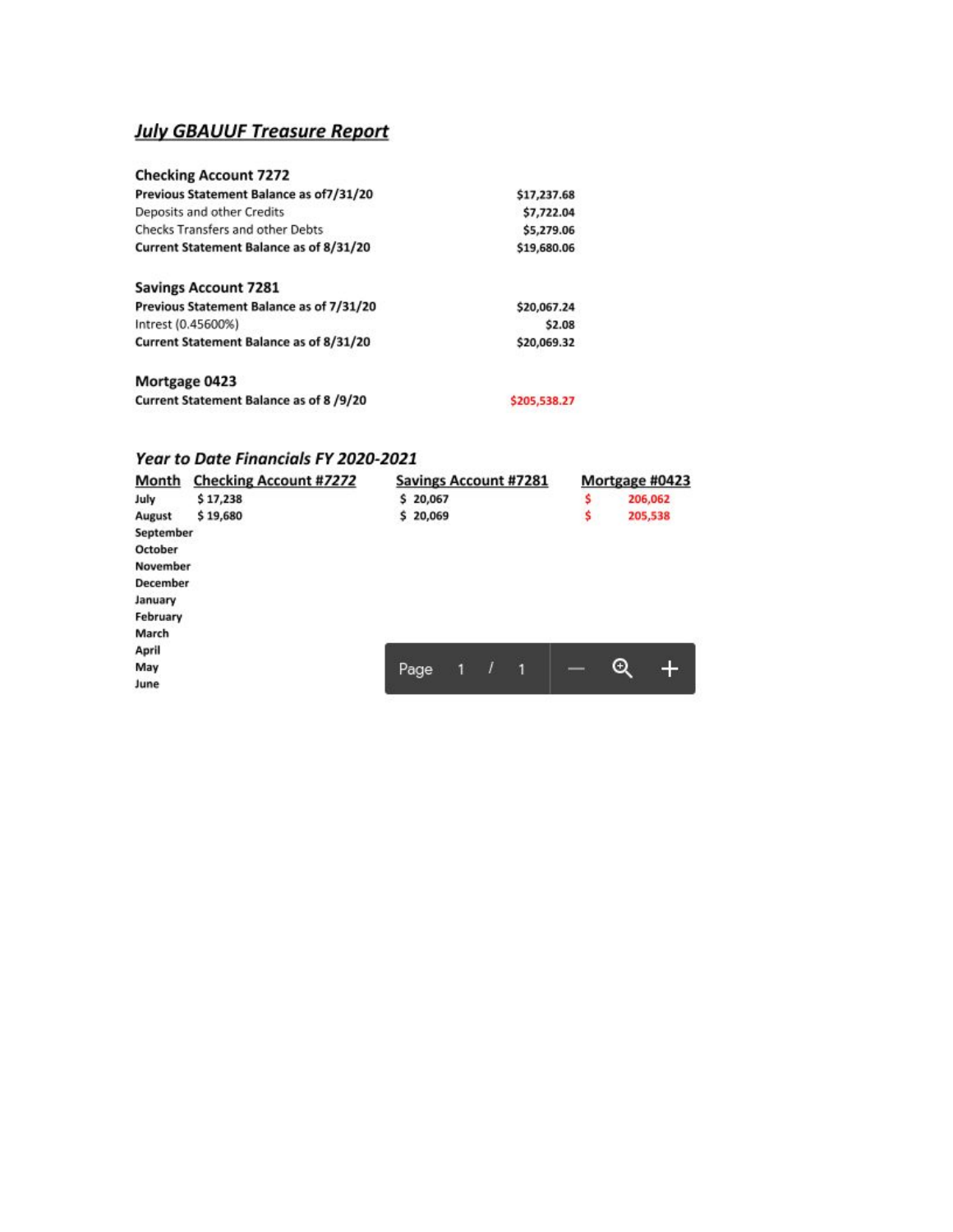Budget vs. Actual Overview

for FY2021 7/1/2020 - 6/30/2021

| as of<br>9/1/2020                |            |             |              | Budget      | Difference   |            |
|----------------------------------|------------|-------------|--------------|-------------|--------------|------------|
|                                  | August     | Budget      | Actual       | To Date     | \$           | %          |
| Income                           |            |             |              |             |              |            |
| Annual Canvass                   | \$7,236.90 | \$53,032.00 | \$15,991.90  | \$8,838.67  | \$7,153.23   | 80.9%      |
| Offering - Undesignated          | \$50.00    | \$4,000.00  | \$91.41      | \$666.67    | (5575.26)    | $-86.3%$   |
| <b>Special Designated Gifts</b>  | \$400.00   | \$200.00    | \$5,360.00   | \$33.33     | \$5,326.67   | 15980.0%   |
| Fair Trade Coffee (net)          | \$0.00     | \$150.00    | \$0.00       | \$25.00     | (525.00)     | $-100.0\%$ |
| Scrip Program (net)              | \$0.00     | \$2,000.00  | \$150.00     | \$333.33    | (5183.33)    | $-55.0%$   |
| Special Events and Fun-raisers   | \$0.00     | \$1,500.00  | \$0.00       | \$250.00    | (\$250.00)   | $-100.0\%$ |
| Amazon Smile (net)               | \$35.14    | \$150.00    | \$35.14      | \$25.00     | \$10.14      | 40.6%      |
| Cans & Other Recycleables (net)  | \$0.00     | \$150.00    | \$0.00       | \$25.00     | (\$25.00)    | $-100.0\%$ |
| Miscellaneous Income             | \$0.00     | \$100.00    | \$0.00       | \$16.67     | (\$16.67)    | $-100.0\%$ |
| Fellowship Usage                 | \$0.00     | \$750.00    | \$0.00       | \$125.00    | (\$125.00)   | $-100.0\%$ |
| <b>Total Income</b>              | \$7,722.04 | \$62,032.00 | \$21,628.45  | \$10,338.67 | \$11,289.78  | 109.2%     |
| Expenses                         |            |             |              |             |              |            |
| Social Action                    | \$0.00     | \$500.00    | \$0.00       | \$83.33     | (583.33)     | $-100.0\%$ |
| NEW Community Shelter Meals      | \$0.00     | \$250.00    | \$0.00       | \$41.67     | (541.67)     | $-100.0\%$ |
| Advertising                      | \$0.00     | \$500.00    | \$0.00       | \$83.33     | (583.33)     | $-100.0%$  |
| Website                          | \$0.00     | \$300.00    | \$0.00       | \$50.00     | (550.00)     | $-100.0\%$ |
| Caring Committee                 | \$0.00     | \$150.00    | \$0.00       | \$25.00     | (\$25.00)    | $-100.0\%$ |
| Enrichment Programs & Workshops  | \$0.00     | \$700.00    | \$0.00       | \$116.67    | (\$116.67)   | $-100.0\%$ |
| <b>Pulpit Expenses</b>           | \$0.00     | \$4,500.00  | \$0.00       | \$750.00    | (5750.00)    | $-100.0\%$ |
| Audio Visual (AV)s               | \$0.00     | \$2,000.00  | \$529.99     | \$333.33    | \$196.66     | 59.0%      |
| Music                            | \$15.58    | \$500.00    | \$15.58      | \$83.33     | (567.75)     | $-81.3%$   |
| UUA Annual Program Fund          | \$0.00     | \$750.00    | \$750.00     | \$125.00    | \$625.00     | 500.0%     |
| Minister.                        | \$662.50   | \$0.00      | \$662.50     | \$0.00      | \$662.50     |            |
| Music Coordinator                | \$350.00   | \$1,200.00  | \$350.00     | \$200.00    | \$150.00     | 75.0%      |
| <b>Communications Specialist</b> | \$300.00   | \$5,000.00  | \$540.00     | \$833.33    | (5293.33)    | $-35.2%$   |
| Reserve Fund                     | \$0.00     | \$5,047.00  | \$10,000.00  | \$841.17    | \$9,158.83   | 1088.8%    |
| Mortgage                         | \$1,390.00 | \$17,100.00 | \$2,780.00   | \$2,850.00  | (570.00)     | $-2.5%$    |
| Insurance & Fire Protection      | \$0.00     | \$2,200.00  | \$549.25     | \$366.67    | \$182.58     | 49.8%      |
| Grounds Maintenance              | \$0.00     | \$2,500.00  | \$0.00       | \$416.67    | ( \$416.67)  | $-100.0\%$ |
| <b>Building Maintenance</b>      | \$186.49   | \$2,750.00  | \$2,562.93   | \$458.33    | \$2,104.60   | 459.2%     |
| Cleaning                         | \$45.02    | \$0.00      | \$45.02      | \$0.00      | \$45.02      |            |
| Utilities                        | \$297.00   | \$5,000.00  | \$594.00     | \$833.33    | (5239.33)    | $-28.7%$   |
| Telecommuncations                | \$130.72   | \$1,500.00  | \$261.44     | \$250.00    | \$11.44      | 4.6%       |
| Office Supplies                  | \$2,134.69 | \$1,500.00  | \$2,210.69   | \$250.00    | \$1,960.69   | 784.3%     |
| Data Systems                     | \$112.26   | \$2,000.00  | \$239.90     | \$333.33    | (593.43)     | $-28.0%$   |
| <b>Employees Wages</b>           | \$468.00   | \$5,400.00  | \$559.00     | \$900.00    | (5341.00)    | $-37.9%$   |
| Workman's Comp                   | \$0.00     | \$335.00    | \$0.00       | \$55.83     | (555.83)     | $-100.0\%$ |
| <b>Employer Taxes</b>            | \$35.81    | \$350.00    | \$42.77      | \$58.33     | (515.56)     | $-26.7%$   |
| <b>Total Expenses</b>            | \$6,128.07 | \$62,032.00 | \$22,693.07  | \$10,338.67 | \$12,354.40  | 119.5%     |
| Net Operating Income             | \$1,593.97 | (50.00)     | (\$1,064.62) | (50.00)     | (\$1,064.62) | ###        |
|                                  |            |             |              |             |              |            |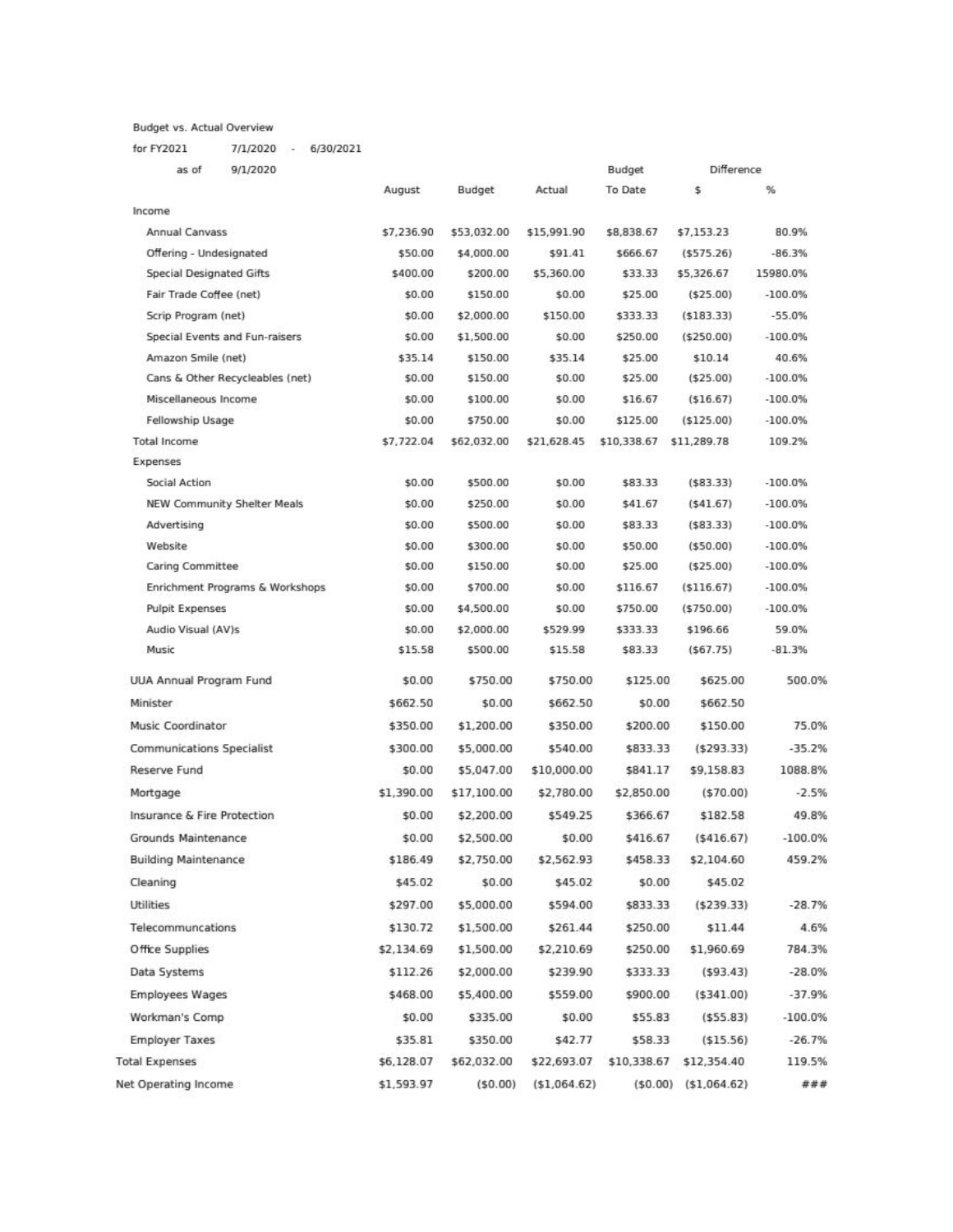uu - Facilities Report for the September Board Meeting - 09/14/20

During August: Carl, Keith, and Terry continue to replace and paint the facia and gable end trim.

Carl (and others) may well have done other work that I am not aware of.

Things to consider: / Agenda items?

Rolled over from last month's meeting - not addressed then.

Do we want to put a dehumidifier in the east room? I could nail down an estimate if you like, but I'm guessing about \$1000 to \$1300. This would be for a) a commercial unit and plumbing, or b) two residential units and plumbing.

We have a light pole in the front parking lot, used primarily for security reasons. One of the two lamps is burned out. Do we want to repair this?

(Becoming less relevant) Do we really want to air condition the building all day, 7 days a week? If not, what DO we want to do?

## Plus for this month:

Will we want to heat the building all day, every day? This has been expropriated from the facilities committee. Perhaps someone could make a decision and take this thermostat/HVAC thing over.